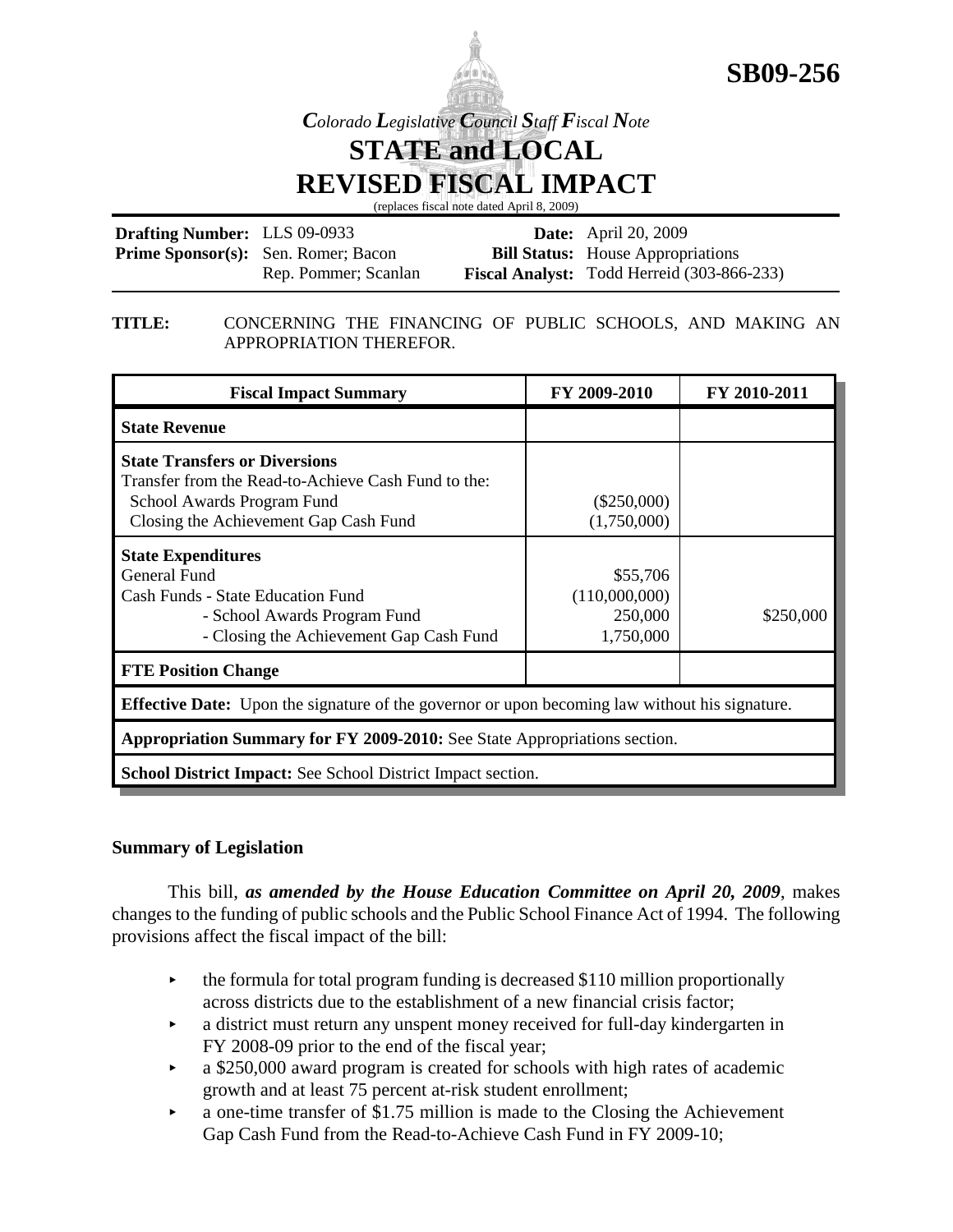- one-half of the increase in the appropriation for the Expelled and At-Risk Student services Grant Program must go to applicants that will reduce the number of truancy cases requiring court involvement;
- $\rightarrow$  if an institute charter school resides in a district that does not receive sufficient state funding to fully cover per pupil funding, the Colorado Department of Education (CDE) is required to submit a supplemental request for the amount that the institute charter school is short;
- $\blacktriangleright$  districts are no longer required to set aside specific amounts of their budgets for capital needs, risk management activities, and instructional supplies and materials;
- $\rightarrow$  the cap on the amount of additional local property tax revenue that a school district may raise and spend (the override limit) is increased from 20% of total program funding to 25%, and specific ownership taxes are no longer included in the limit;
- $\rightarrow$  the CDE is required to prepare a study examining the feasibility of a residential school for students who are in need of greater academic support and who are at risk of academic failure; and
- $\rightarrow$  prior to the start of ninth grade, each student must submit an individual career and academic plan with the district, which may include the use of various college preparation and planning services.

*Other Provisions.* The bill increases the statewide base per pupil funding per constitutional requirements of inflation plus 1% (from \$5,250.41 to \$5,507.68). In addition, the bill maintains the supplemental kindergarten funding of 8% of per pupil revenue through FY 2009-10.

The bill also modifies the TABOR reserve requirements for school districts. Specifically, it authorizes school districts to designate real property as all or a portion of their required TABOR reserve if they have already provided for a 3% General Fund reserve in a given budget year. It also authorizes governmental entities to invest in qualifying certificates of participation (COPs) issued by school districts under certain conditions and permits the state treasurer to grant permission to include a moral obligation for repayment in a lease-purchase agreement if it is in the best interests of the state or will reduce borrowing rates.

## **State Transfers or Diversions**

The bill requires a one-time transfer of \$250,000 from the Read-to-Achieve Cash Fund to the School Awards Program Fund in FY 2009-10. It also requires a one-time transfer of \$1.75 million from the Read-to-Achieve Cash Fund to the Closing the Achievement Gap Cash Fund.

## **State Expenditures**

*Background.* School finance in Colorado is governed both by the constitution (Amendment 23 - Article IX, Section 17) and statutes (the Public School Finance Act of 1994 - Title 22, Article 54, C.R.S.). The program is estimated to cost about \$5.6 billion in FY 2009-10, of which over \$3.6 billion comes from state sources, mainly the state General Fund. Current law requirements are funded through the Long Bill; any changes to law require a separate appropriation.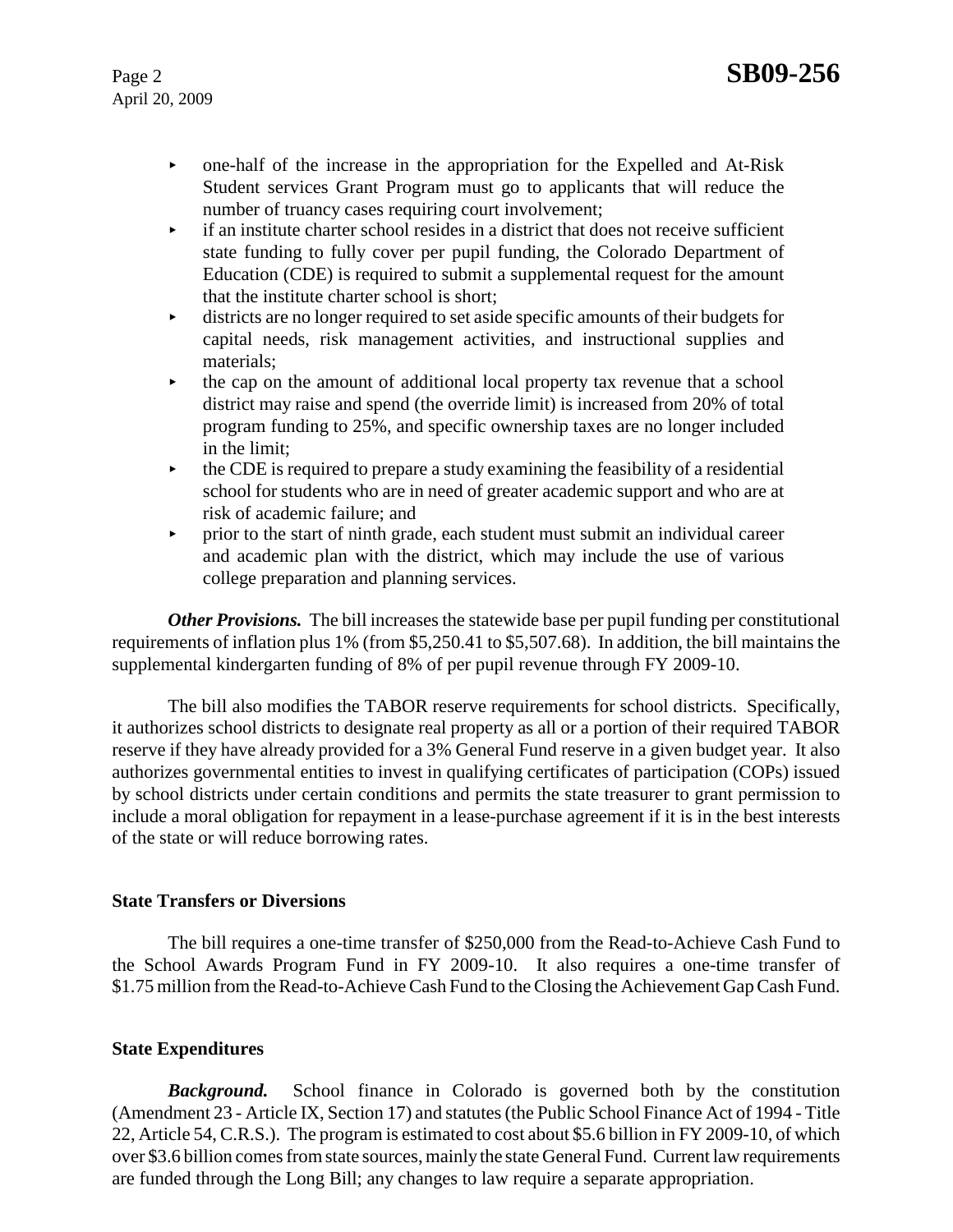*SB09-256* increases state General Fund expenditures for K-12 education by an estimated **\$55,706 in FY 2009-10** and reduces State Education Fund expenditures by **\$110.0 million** relative to the requirements of current law.

*State Education Fund* expenditures are decreased \$110.0 million in FY 2009-10 due to the establishment of a financial crisis factor in the total program funding formula. This factor reduces each district's total program expenditures 1.93 percent compared with current law.

*General Fund* expenditures will increase \$55,706 in FY 2009-10 to allow the CDE to prepare a study on the feasibility of opening a residential boarding school for students who are at risk of academic failure and who need greater academic support. The study must be completed by February 1, 2010, and must include information on the performance of similar schools operating in other states as well as recommendations concerning the school's governance structure, funding sources, curriculum, anticipated student population, methods of selecting students, and the number and location of possible schools. The study is expected to require the equivalent of a full-time General Professional V from July 1, 2009, through February 1, 2010, thereby costing the CDE \$55,706. The fiscal note assumes that this will be a one-time contracting expense for the department.

*School District Certificates of Participation (conditional).* The bill allows school districts to enter into an agreement with the state whereby the state treasurer would request an appropriation from the General Assembly to restore the balance in the Certificates of Participation Reserve Fund to a level specified when the COPs were issued. This allows but does not require the state to invest in COPs issued by school districts, but it does create a moral obligation for the state to cover any shortfall in the reserve fund. However, if the state chooses not to cover the shortfall, it could have an adverse impact on the state's overall credit rating. If the state appropriates money to restore the fund balance, and the district defaults on its COP payments, the bill specifies that the state has the right of first refusal to purchase the property financed by the COP issuance for an amount equal to the remaining principal.

*Institute Charter School Funding.* Currently, institute charter school funding is allocated to the school from the state share of a district's total program funding. When the district pays the majority of program funding, there may not be enough state share to fully fund the institute charter school. In these cases, the institute charter school receives the total amount of the state share payable to the district. This bill requires the CDE to apply for supplemental funding to make the institute charter school whole. However, providing supplemental funding is at the discretion of the General Assembly.

*Centers of Excellence Awards.* The bill creates a Centers of Excellence Award Program, which requires the State Board of Education to award \$250,000 annually to schools that demonstrate the highest rates of academic growth, as measured by the state longitudinal growth model, and that have at least 75 percent at-risk student enrollment. Money for this award program will be transferred from the Read-to-Achieve Cash Fund in FY 2009-10. In subsequent years, it is unclear how the award program will be funded. Schools that receive this award are not eligible to receive a Governor's Distinguished Improvement Award.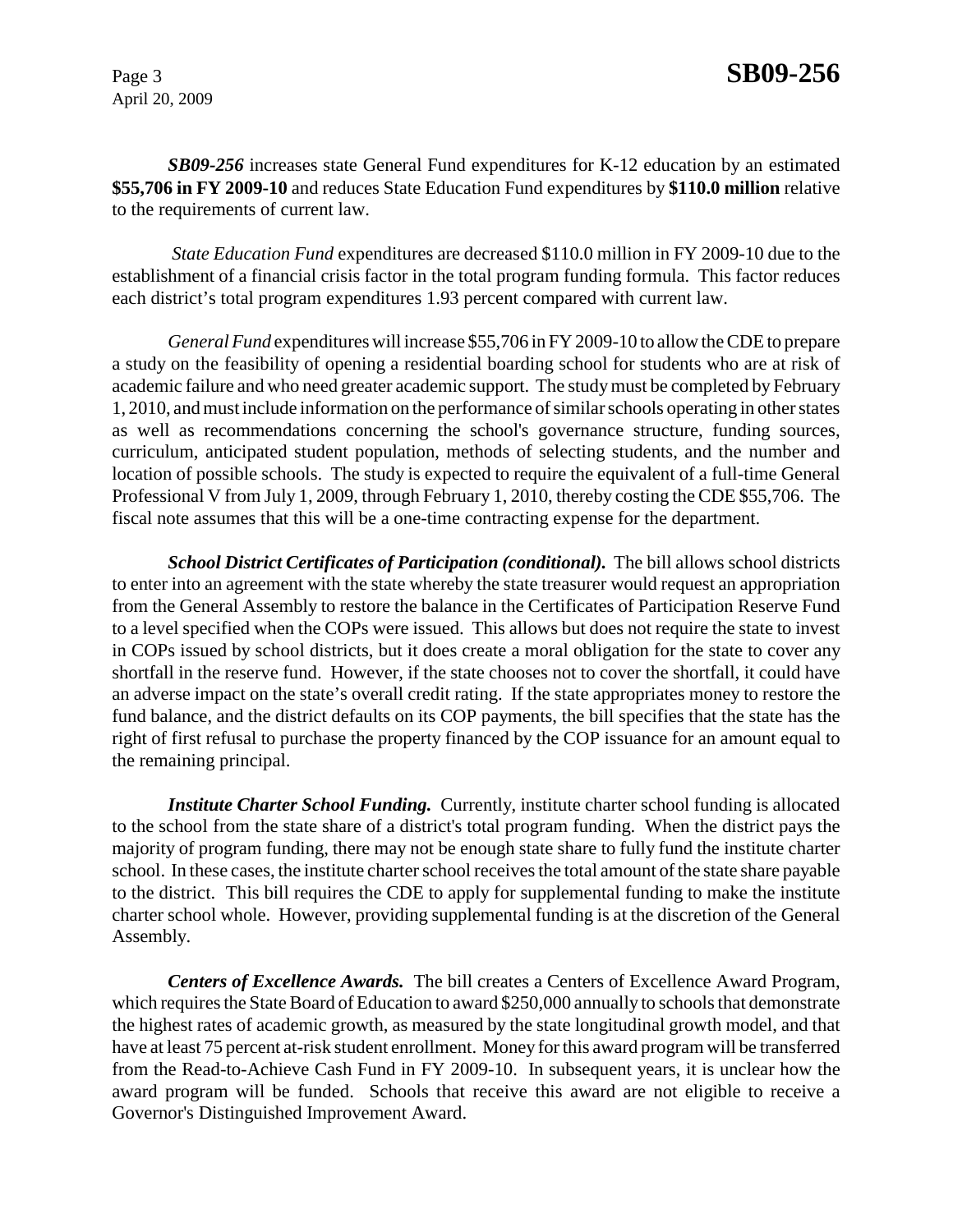*Closing the Achievement Gap Program.* The bill makes a one-time transfer of \$1.75 million from the Read-to-Achieve Program to the closing the Achievement Gap Program. The CDE has continuous spending authority from the Closing the Achievement Cash Fund, so no additional appropriation is needed.

### **School District Impact**

| <b>Table 1. School Finance Act Funding</b> |                       |                                    |                                        |                  |                    |  |  |  |
|--------------------------------------------|-----------------------|------------------------------------|----------------------------------------|------------------|--------------------|--|--|--|
|                                            | <b>Pupil</b><br>Count | <b>Per Pupil</b><br><b>Funding</b> | <b>Total Program</b><br><b>Funding</b> | <b>State Aid</b> | <b>Local Share</b> |  |  |  |
| FY 2008-09 Act.                            | 778,136               | \$6,882                            | \$5,354,966,916                        | \$3,399,098,235  | \$1,955,868,682    |  |  |  |
| FY 2009-10 Est.                            | 788,648               | \$7,086                            | \$5,588,295,818                        | \$3,586,141,511  | \$2,002,154,385    |  |  |  |
| Percent change                             | 1.35%                 | 2.96%                              | 4.36%                                  | 5.50%            | 2.37%              |  |  |  |
| Increase                                   | 10,512                | \$204                              | \$233,328,902                          | \$187,043,276    | \$46,285,703       |  |  |  |

Table 1 shows the estimate of school finance act funding under SB09-256.

*Financial Crisis Factor.* A new factor was introduced into the total program funding formula, which reduced expenditures proportionately across districts by 1.93 percent. This decreased total program funding by \$110.0 million in FY 2009-10.

*Institute Charter Schools.* Institute charter schools that would receive reduced funding due to the small state share of a district's total program funding may be eligible for funding through the supplemental budget process.

*Charter School Capital Construction.* The bill does not provide additional funding for charter school capital construction, but encourages the Governor to allocate a portion of the money received by the state from the American Recovery and Reinvestment Act for such purposes.

**District Set Aside Amounts.** The bill eliminates the existing requirement that each district and charter school set aside a percentage of its budget for capital needs, risk management activities, and instructional supplies and materials. Although school districts will still have expenditures for these budget items, elimination of this requirement increases budget flexibility for district spending in FY 2009-10 and beyond. It is anticipated that districts and charters would set aside a total of \$395.1 million in FY 2009-10 under the existing requirements.

**District Property Tax Overrides.** The bill modifies the requirements for requesting voter approval of additional property taxes, known as overrides. Current law caps overrides at 20% of the district's school finance act funding or \$200,000 plus a cost-of-living adjustment from 2001, whichever is more. The bill increases the existing cap on the amount of additional property tax revenue that a school district may raise and spend in excess of its total program through a special election. This bill raises the cap to the larger of 25% of the district's total program or \$200,000 plus the 2001 cost-of-living adjustment. Plus, specific ownership taxes that previously counted against